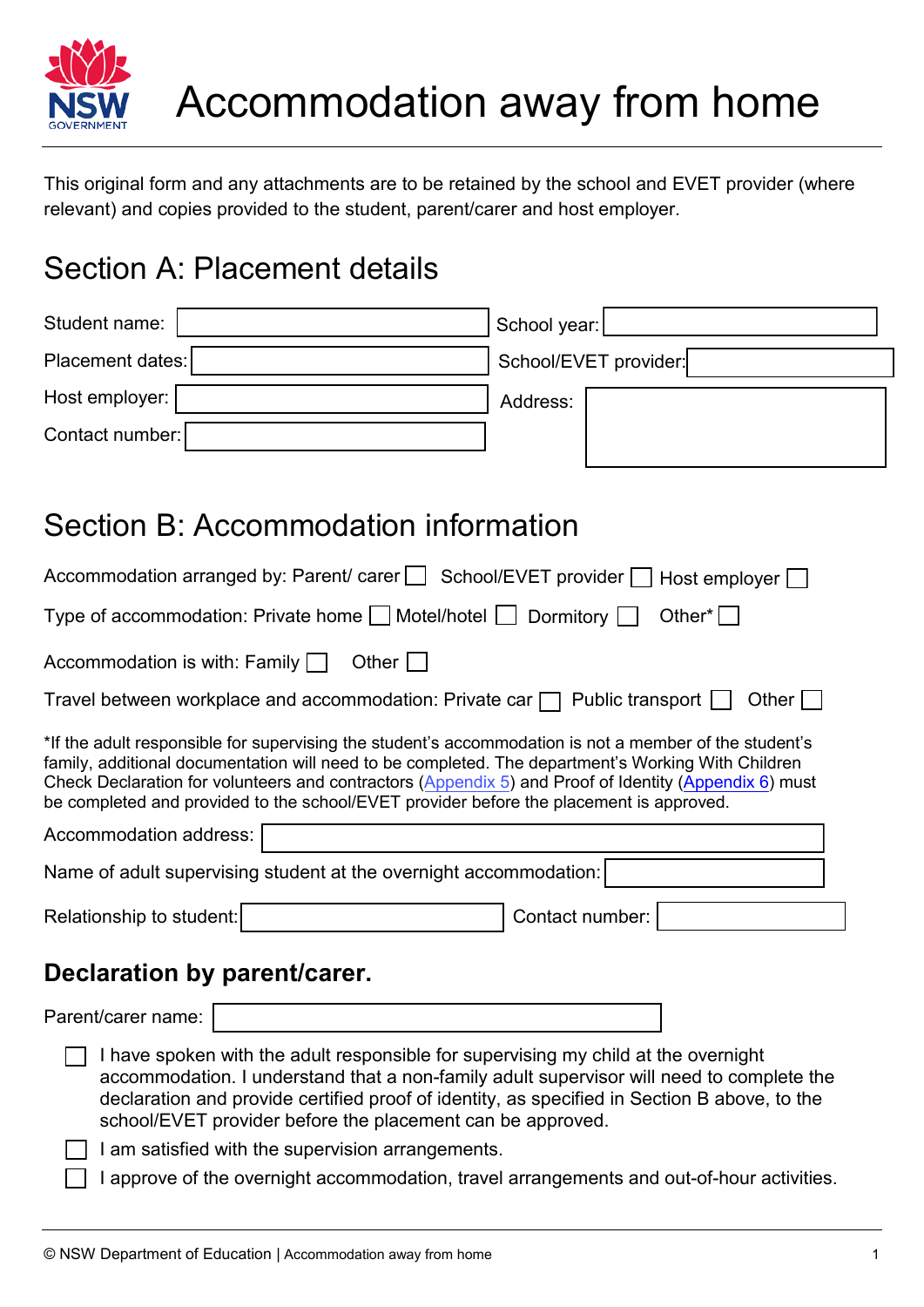• I understand that the insurance and indemnity provisions:

- o apply to daily travel to and from the workplace
- o apply to activities undertaken under the supervision of the employer during working hours
- o only apply to overnight accommodation which is provided and supervised by the employer as a normal provision of that type of employment.

**Parent signature:**  $\vert$ 

### Section C: To be completed when host employer provides onsite accommodation

The school/EVET provider appreciates you volunteering to provide accommodation onsite for the student(s) undertaking workplace learning away from home. The placement provides exceptional educational outcomes that the student(s) might otherwise have not been able to access.

The NSW Department of Education has policies and procedures related to child protection. The essential information about working with children and young people provided in the department's The Workplace Learning Guide for Employers also applies to the provision of onsite overnight accommodation.

EVET providers are responsible for ensuring that mandatory NSW Department of Education requirements are met, including the activities to be undertaken, duty of care, child protection and incident reporting.

We trust that hosting the student at your site will be mutually beneficial and anticipate that the student will benefit greatly from the experience of undertaking workplace learning with your enterprise.

#### Declaration by host employer/accommodation supervisor.

| Accommodation address:                                                              |  |  |  |  |
|-------------------------------------------------------------------------------------|--|--|--|--|
| Is the accommodation at the host employers home: Yes $\bigcirc$<br>No $\bigcap$     |  |  |  |  |
| Phone number/s at the accommodation: Phone $\Box$<br>Mobile I                       |  |  |  |  |
| Accommodation will be supervised by: Host employer [<br>Employee                    |  |  |  |  |
| Not family* $\bigcap$<br>Relationship of accommodation supervisor: Family $\bigcap$ |  |  |  |  |
| Overnight, the accommodation supervisor will be located at:                         |  |  |  |  |
| Is this nearby to the student: Yes $\bigcap$<br>No $\bigcap$                        |  |  |  |  |

 $\Box$  I/we agree to provide safe and secure accommodation for the student and ensure that the student is not exposed to harm.

 $\Box$  I/we am not aware of anything in the background of any staff member at this accommodation that would preclude our hosting the student during this placement.

 As the host employer, I will make all employees at the accommodation aware of the above undertaking to ensure that the student is not exposed to harm.

\*Please ensure that appendix 5 and 6 are completed and provided to the school.

| Host employer signature: |  | Date: |  |
|--------------------------|--|-------|--|
| Print name:              |  |       |  |